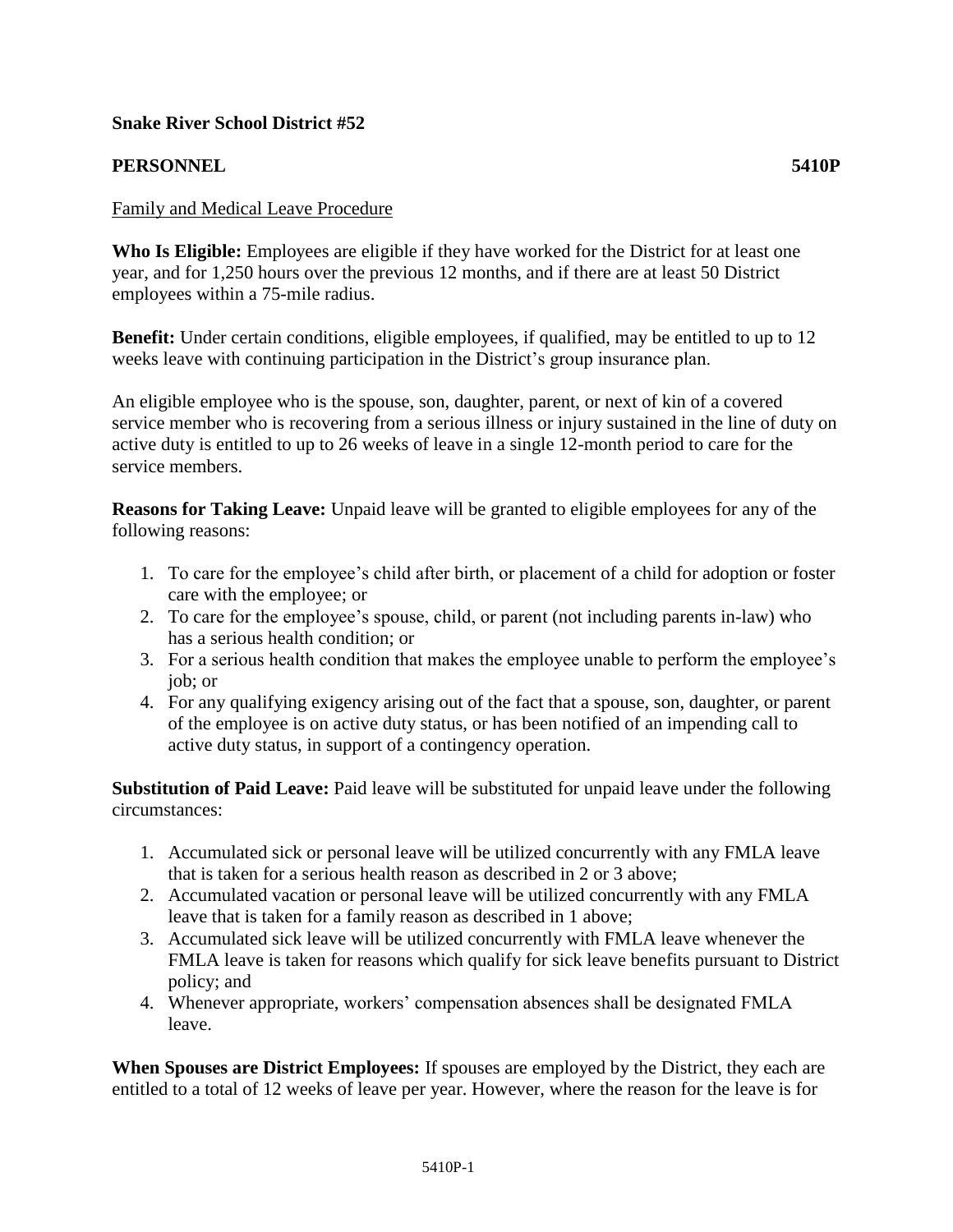birth of a child, or because of adoption or foster care, or to care for a sick parent, such leave may be limited to an aggregate of 12 weeks, between the married employees.

**Advance Notice:** Employees must provide 30 days advance notice when the leave is foreseeable. In other situations an employee must give notice as soon as practicable. Leave may be allowed in emergency situations when no advance warning is possible. Inexcusable delays in notifying the District may result in the delay or denial of leave.

**Requests:** A sick leave request form is to be completed whenever an employee is absent from work for more than three days or when an employee has need to be absent from work for continuing treatment by or under the supervision of a health care provider.

**Medical Certification:** The District will require medical certification to support a request for leave or any other absence because of a serious health condition (at employee expense), and may require second or third opinions (at the employer's expense) and a fitness for duty report to return to work statement.

**Intermittent/Reduced Leave:** FMLA leave may be taken "intermittently or on a reduced leave schedule" under certain circumstances. Where leave is taken because of birth or placement of a child for adoption or foster care, an employee may take leave intermittently or on a reduced leave schedule only with the approval of the District. Where FMLA leave is taken to care for a sick family member or for an employee's own serious health condition, leave may be taken intermittently or on a reduced leave schedule when medically necessary. An employee may be reassigned to accommodate intermittent or reduced leave. When an employee takes intermittent leave or leave on a reduced leave schedule, increments will be limited to the shortest period of time that the District's payroll system uses to account for absences or use of leave.

**Insurance:** An employee out on FMLA leave is entitled to continued participation in the appropriate group health plan, but it is incumbent upon the employee to continue paying the portion of the premiums the employee usually pays throughout the leave period. An employee's eligibility to maintain health insurance coverage will lapse if the premium payment is more than 30 days late. The District will mail notice of delinquency at least 15 days before coverage will cease.

**Return:** Upon return from FMLA leave, reasonable effort shall be made to place the employee in the original or equivalent position with equivalent pay, benefits, and other employment terms.

**Record Keeping:** Employees, supervisors, and building administrators will forward requests, forms, and other material to payroll to facilitate proper record keeping.

**Summer Vacation:** The period during the summer vacation or other scheduled breaks, such as Christmas, an employee would not have been required to work will not count against that employee's FMLA leave entitlement.